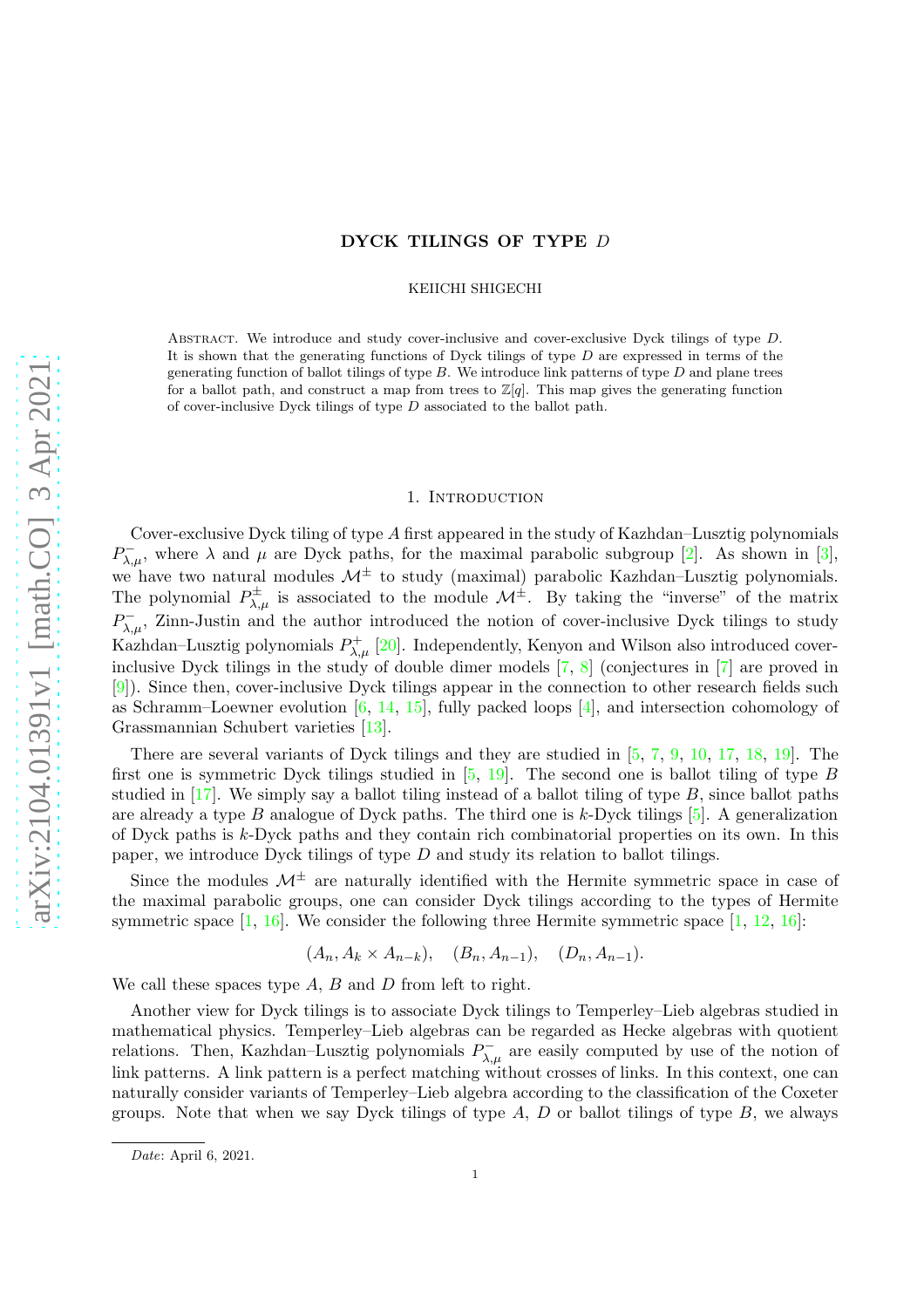keep in mind this classification. Note that this classification coincides with the classification by Hermite symmetric spaces.

Dyck tilings are tilings in the region surrounded by two paths  $\lambda \leq \mu$ . We give a weight to a tile forming a tiling and the generating function with fixed paths is defined as the sum of weights of configurations of tiles. We have natural three statistics area $(D)$ , tiles $(D)$  and  $art(D)$  on a tiling D. The statistic tiles(D) counts the number of tiles forming a tiling, and area(D) counts the number of boxes forming a tile in a tiling. Then, the statistics  $art(D)$  is one-half of the sum of tiles(D) and  $area(D)$ . Given a cover-inclusive tiling, we have Kazhdan–Lusztig polynomials by statistics tiles  $[11, 20]$  $[11, 20]$  $[11, 20]$ , and the generating function in terms of q-integers by art  $[7, 9, 10]$  $[7, 9, 10]$  $[7, 9, 10]$  $[7, 9, 10]$ . In general, the former cannot be written in terms of fractions of  $q$ -integers. However, the latter, which is written as a product of fractions of q-integers, takes a value in  $\mathbb{N}[q]$  [\[9,](#page-13-5) [17,](#page-13-13) [19\]](#page-13-15).

The two classes of tilings, cover-inclusive and cover-exclusive tilings, are related by the inverse of the incidence matrix. The entries of the incidence matrix encode information about cover-exclusive tilings. Then, the incidence matrix and its inverse represent a relation of two parabolic Kazhdan– Lusztig polynomials  $P^{\pm}_{\lambda,\mu}$  as observed in [\[3\]](#page-13-1). In terms of the incidence matrix, this duality between cover-inclusive and cover-exclusive tiligns comes from the Principle of Inclusion-Exclusion (see for example [\[21,](#page-13-20) Chapter 2]). The sizes of tiles in a cover-inclusive tiling are weakly decreasing from bottom to top, whereas the ones in a cover-exclusive tiling are strictly increasing from bottom to top.

Let  $\lambda := \lambda_1 \dots \lambda_n$  be a path of length n and  $\lambda := \lambda_1 \dots \lambda_{n-1}$  be a path of length  $n-1$ . The main result of this paper is that the generating function of Dyck tilings of type D associated to a path  $\lambda$  is equal to the generating function of ballot tilings associated to a path  $\lambda$ . We introduce the notions of a link pattern  $\pi$  of type D and of a plane tree associated to  $\pi$  for a path  $\lambda$ . Combining these combinatorial objects, we give a map from trees to  $N[q]$  which yields the generating function of cover-inclusive Dyck tilings of type D.

Once we have a relation between Dyck tilings of type  $D$  and ballot tilings of type  $B$ , the results for ballot tilings in  $[17, 19]$  $[17, 19]$  can be naturally applied to the type D case.

The paper is organized as follows. In Section [2,](#page-1-0) we introduce Dyck and ballot tiles to define cover-inclusive and cover-exclusive Dyck tilings of type  $D$ . In Section [3,](#page-5-0) we study the incidence matrices. We show that an entry of the matrices is a generating function of Dyck tilings of type D calculated with the weights tiles or art on Dyck or ballot tiles. In Section [4,](#page-8-0) we study enumerations of Dyck tilings of type  $D$ . We show that the generating function of type  $D$  is expressed in terms of the generating function of ballot tiles of type  $B$ . We give a link pattern of type  $D$  and a plane tree for a path  $\lambda$ . We also construct a map from trees to  $\mathbb{Z}[q]$  to obtain the generating function with the weight art.

**Notations.** We introduce the quantum integer  $[n] := \sum_{i=0}^{n-1} q^i$ , quantum factorial  $[n]! := \prod_{i=1}^{n} [i]$ ,  $[2m]!! := \prod_{i=1}^{m} [2i]$ , and the *q*-analogue of the binomial coefficients

$$
\begin{bmatrix} n \\ m \end{bmatrix} := \frac{[n]!}{[n-m]! [m]!}, \qquad \begin{bmatrix} n \\ m \end{bmatrix}_{q^2} := \frac{[2n]!!}{[2(n-m)]!! \cdot [2m]!!}.
$$

## 2. Dyck tilings of type ABD

<span id="page-1-0"></span>In this section, we define Dyck tilings of type  $A, D$  and ballot tilings of type  $B$ . For this purpose, we introduce Dyck and ballot tiles which form a tiling. Further, we have two classes of Dyck tilings of any types, which have constraint on a configuration of Dyck and ballot tiles, namely, they are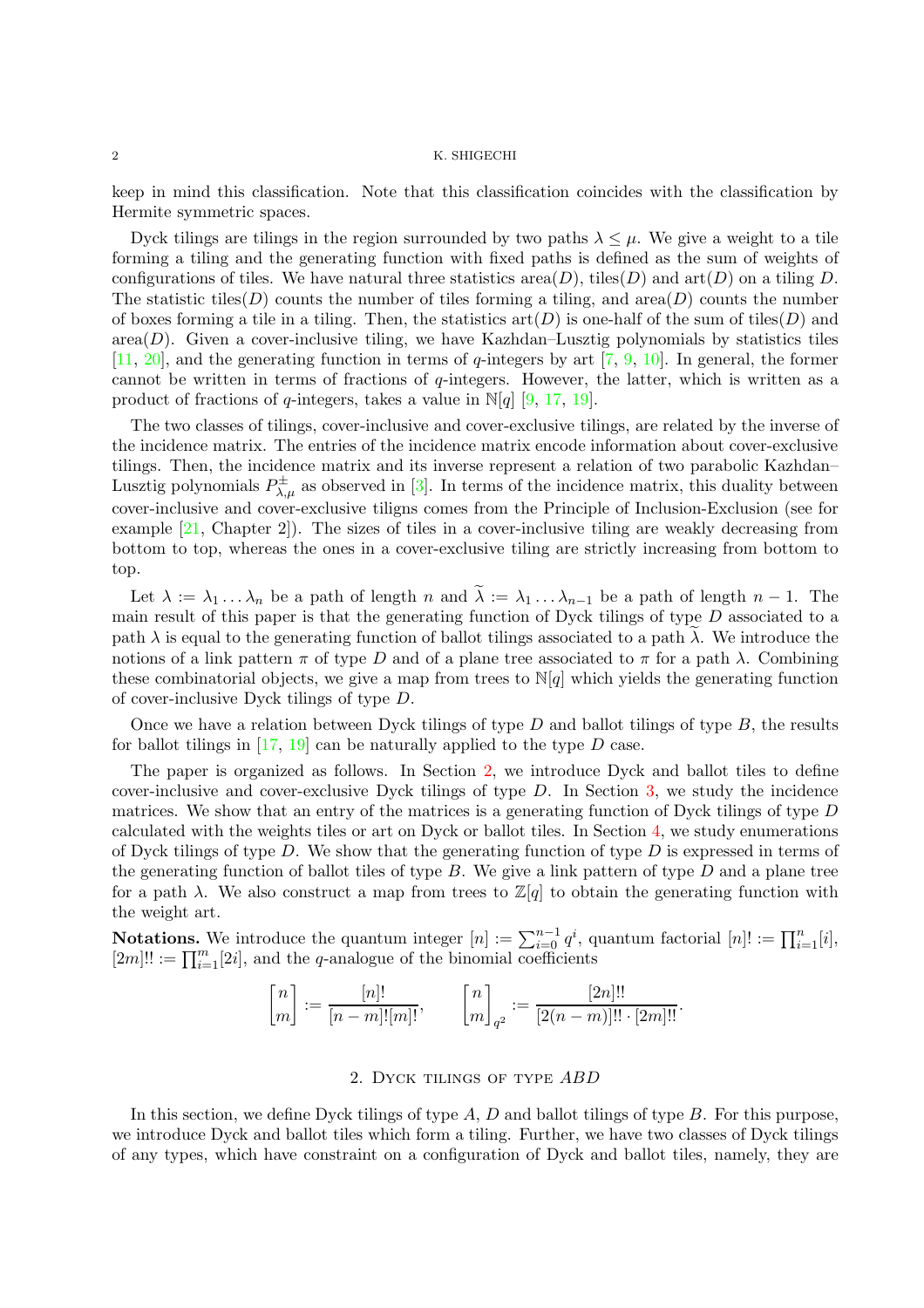cover-inclusive and cover-exclusive tilings. Thus, in this paper, we consider Dyck/ballot tilings of six species.

A Dyck path of size n is a lattice path from the origin  $(0,0)$  to  $(2n,0)$  with up ("U" or  $(1,1)$ ) steps and down ("D" or  $(1, -1)$ ) steps, which does not go below the horizontal line  $y = 0$ . We call a sequence of U and D corresponding to a Dyck path a Dyck word.

A ballot path of size  $(n, n')$  is a lattice path from the origin  $(0, 0)$  to  $(2n, n')$  with up and down steps which does not go below the horizontal line  $y = 0$ . A ballot path also consists of up steps and down steps. Note that a Dyck path of size n is a ballot path of size  $(n, 0)$ .

Let  $\epsilon := 0$  or 1. A path of type D with sign  $\epsilon$  is a lattice path from the origin  $(0,0)$  to  $(n,n')$  with  $n' \in \mathbb{Z}$  and  $n' \equiv n+2\epsilon \pmod{4}$ . A path of type D with sign  $\epsilon$  consists of U steps and D steps. The length of a bollot path is n. When n even and  $\epsilon = 0$  (resp. 1), the highest path is  $U \dots U$  (resp.  $U \dots UD$ ) and the lowest path is  $D \dots D$  (resp.  $D \dots DU$ ). Similarly, when n odd and  $\epsilon = 0$  (resp. 1), the highest path is  $U \dots U$  (resp.  $U \dots UD$ ) and the lowest path is  $D \dots DU$  (resp.  $D \dots D$ ).

The highest and lowest paths of type D and a line  $x = n$  determine a region R in a plane. Given n and  $\epsilon$ , we put two-by-two tiles rotated in 45 degree whose centers are in  $(n, m)$  with  $m \equiv n+2(\epsilon+1)$ (mod 4). In the remaining region, we put a unit tile rotated in 45 degree (see Figure [2.2\)](#page-2-0). Once we have fixed the top and lowest paths as above, other paths are obtained as lattice paths in the region R. In case of the middle picture in Figure  $2.2$ , we have eight admissible paths. They are UUUD, UUDU, UDUU, DUUU, UDDD, DUDD, DDUD, and DDDU.

Let  $\mathcal{P}_n \in \{U, D\}^n$  be a path of length n, and  $\mathcal{P}_n^{\epsilon} \subset \mathcal{P}_n$ ,  $\epsilon \in \{0, 1\}$ , be a path of type D with sign  $\epsilon$ . Then, we have

<span id="page-2-1"></span>(2.1) 
$$
\mathcal{P}_n = \bigoplus_{\epsilon \in \{0,1\}} \mathcal{P}_n^{\epsilon}.
$$

Note that given a path of type D of length n, the sign  $\epsilon$  is either 0 or 1 from Eqn. [\(2.1\)](#page-2-1).

**Remark 2.1.** We have a ballot path by concatenating  $U^m$  to a path of type D for some  $m \geq 0$ .

In a two-by-two tile, the north and south one-by-one tiles are called *anchor boxes* (see the right picture in Figure [2.2\)](#page-2-0).



<span id="page-2-0"></span>FIGURE 2.2. A tiling in R for  $L = 4$ .  $\epsilon = 0$  (left picture) and  $\epsilon = 1$  (middle picture). Anchor boxes (marked by ∗) in a two-by-two tile (right picture).

Let  $\lambda$  and  $\mu$  be two lattice paths defined as above. If a path  $\mu$  is above  $\lambda$ , we denote it by  $\lambda \leq \mu$ .

A Dyck tile is a ribbon (a skew shape which does not contain a two-by-two box) such that the centers of the boxes form a Dyck path. Similarly, a ballot tile of type B is a ribbon such that the centers of the boxes form a ballot path. By definition, a Dyck tile is a ballot tile, but the reverse is not true. We will define a Dyck or a ballot tile of type  $D$  by gluing a Dyck tile with two-by-two tile, or by gluing two ballot tiles of type  $B$  and a single box into a single tile.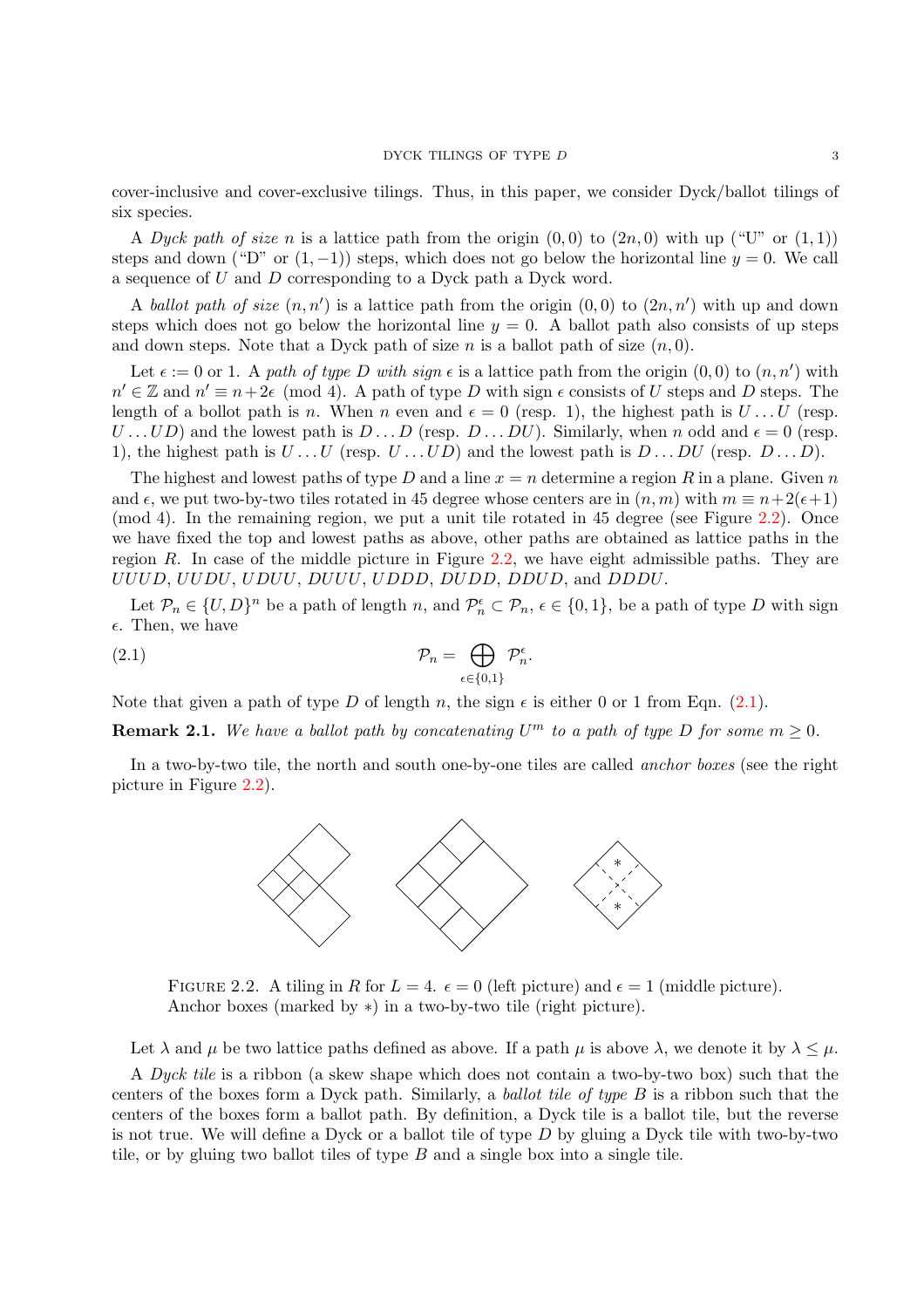Let  $\lambda$  and  $\mu$  be a path and  $\lambda \leq \mu$ . A tiling is said to be *cover-inclusive* if the tiling satisfies the following conditions:

- (1) If we translate a Dyck/ballot tile  $d_1$  without two-by-two boxes downward by  $(0, -2)$ , then it is strictly below the path  $\lambda$  or contained in another Dyck/ballot tile  $d_2$ . Here, the size of  $d_2$  is equal to or larger than the one of  $d_1$  if cover-inclusive.
- (2) If we translate a Dyck/ballot tile  $d_1$  with two-by-two boxes downward by  $(0, -4)$ , then it is strictly below the path  $\lambda$  or contained in another Dyck/ballot tile  $d_2$ . Here, the size of  $d_2$ is equal to or larger than the one of  $d_1$ .
- (3) We regard the size of a two-by-two box as one.

Similarly, a tiling is said to be cover-exclusive if the tiling satisfies the following conditions. Let  $d_1$  and  $d_2$  be Dyck/ballot tiles and  $d_1$  is above  $d_2$ .

- (1) If there exists a box of  $d_1$  just above, north-west of north-east of  $d_2$ , then all boxes just above, north-west and north-east of a box of  $d_2$  belong to  $d_1$  or  $d_2$ .
- (2) If  $d_2$  contains a two-by-two box, then  $d_1$  should also contain a two-by-two box.

Roughly speaking, the sizes of tiles are weakly decreasing from the bottom to top in case of a cover-inclusive tiling, whereas the sizes of tiles are strictly increasing in case of a cover-exclusive tiling. This is due to the Principle of Inclusion-Exclusion (e.g. see Chapter 2 in [\[21\]](#page-13-20)).

We introduce three types of tilings: 1) a Dyck tiling of type  $A$ , 2) a ballot tiling of type  $B$ , and 3) a Dyck tiling of type D.

**Definition 2.3.** Let  $\lambda \leq \mu$  be two Dyck paths and  $R_A(\lambda, \mu)$  be a region surrounded by  $\lambda$  and  $\mu$ . A Dyck tiling of type A is a tiling by Dyck tiles in the region  $R_A(\lambda, \mu)$ . We have two types of Dyck tilings of type A: a cover-inclusive Dyck tiling and a cover-exclusive Dyck tiiing.

Let  $\lambda$  be a ballot path of length  $(n, n')$ , and  $\mu \geq \lambda$  be a ballot path. We denote by  $R_B(\lambda, \mu)$  the region surrounded by  $\lambda$ ,  $\mu$  and the line  $x = 2n + n'$ . We put  $*$  on the box at the line  $x = 2n + n'$ and call them anchor boxes.

<span id="page-3-0"></span>**Definition 2.4.** A ballot tiling (of type B) is a tiling in the region  $R_B(\lambda, \mu)$  by Dyck and ballot tiles. A ballot tiling satisfies the following constraints:

- (1) A right-most box of a ballot tile is on an anchor box.
- (2) The number of ballot tiles of length  $(n, n')$  is even for  $n' \in 2\mathbb{N}_{\geq 0} + 1$  and zero for  $n' \in 2\mathbb{N}_{\geq 1}$ .
- (3) The right-most box of a Dyck tile of size  $n \geq 1$  may be on an anchor box.

We have two types of ballot tilings: cover-inclusive ballot tilings and cover-exclusive ballot tilings.

Fix two paths  $\lambda, \mu$  of type D with sign  $\epsilon$ , where  $\lambda$  is below  $\mu$ . Then, paths  $\lambda, \mu$  and the line  $x = n$  determine a region  $R_D(\lambda, \mu)$  with one-by-one tiles and two-by-two tiles. We put Dyck tiles and ballot tiles of type B in the region  $R_D(\lambda, \mu)$ .

A Dyck tiling of type B is a tiling of the region  $R_D(\lambda, \mu)$  by Dyck tiles and ballot tiles of type B with the cover-inclusive or cover-exclusive property. Here, the right-most box of a ballot tile of type  $B$  is on an anchor box in a two-by-two box.

Remark 2.5. Note that a Dyck tiling of type B is different from a ballot tiling of type B. A ballot tiling of type B can be regarded as a Dyck tiling of type B in the region  $R_B(\lambda, \mu)$  with some conditions on ballot tiles as in Definition [2.4.](#page-3-0) Similarly, we realize a Dyck tiling of type  $D$  as a Dyck tiling of type B with some conditions on ballot tiles.

<span id="page-3-1"></span>**Definition 2.6.** A Dyck tiling of type D is a Dyck tilings of type B with the following constraints: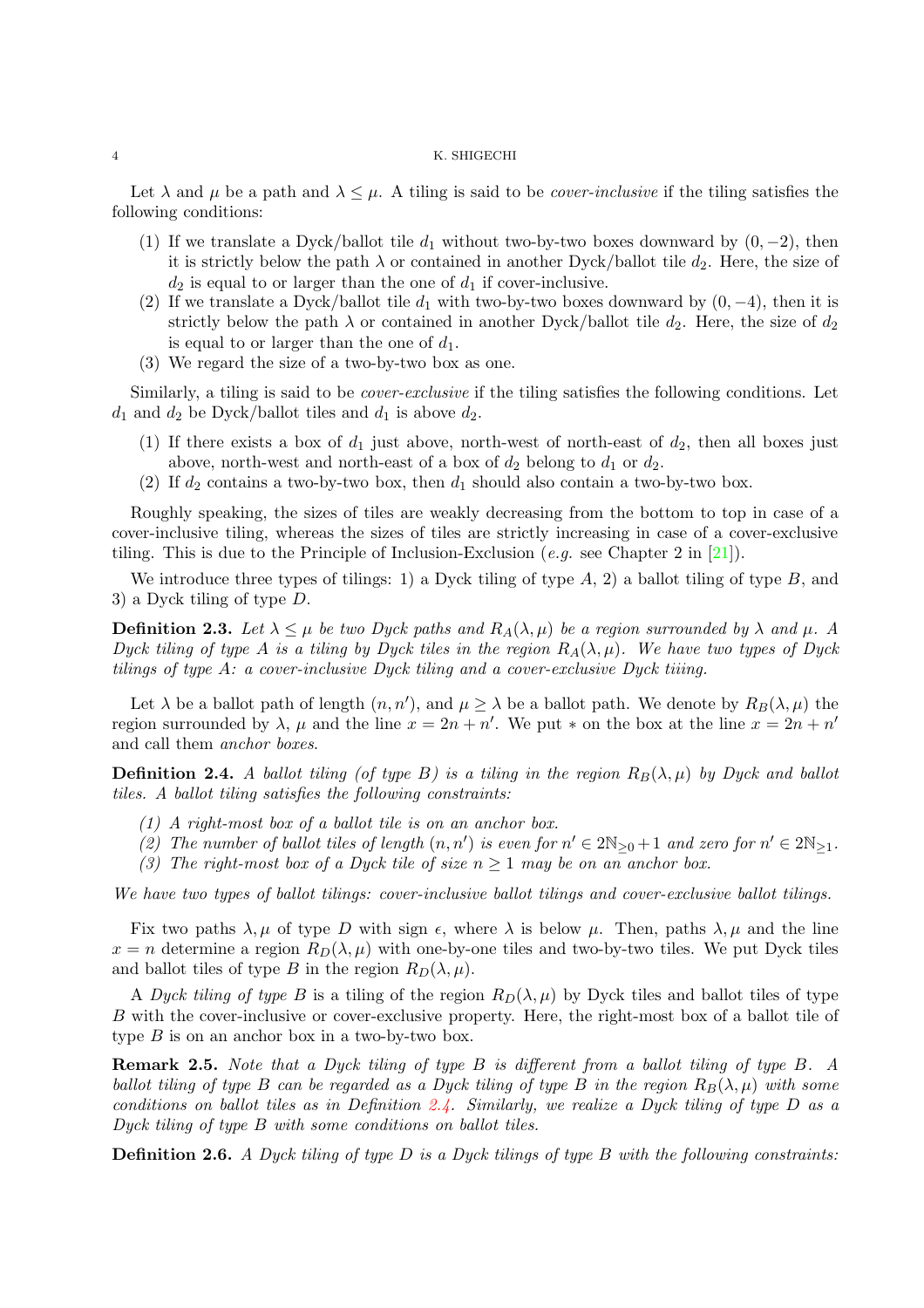### $\begin{tabular}{ll} DYCK TILINGS OF TYPE $D$ & \hspace{2.5cm} $5$ \\ \hline \end{tabular}$

- (1) the right most box of a ballot tile of length  $(n, n')$  with  $n' \geq 0$  is on an anchor box in a two-by-two tile.
- (2) The number of ballot tiles of length  $(n, n')$  is even for  $n' \in 2\mathbb{N}_{\geq 0}$  and zero for  $n' \in 2\mathbb{N}_{\geq 0} + 1$ .
- (3) If a Dyck tile contains a west box of a two-by-two box but not an anchor box, then the two-by-two box and the Dyck tile form a Dyck tile of type D.

We have two types of Dyck tilings of type D: cover-inclusive and cover-exclusive.

From conditions (1) and (2) in Definition [2.6,](#page-3-1) we have two ballot tiles of type B which have anchor boxes in the same two-by-two tile. Then, there exists a unique box b such that the northeast and southeast edges are shared by the two ballot tiles. We glue together the two ballot tiles and the box b as a single tile. We call this glued tiles a ballot tile of type D.

Remark 2.7. The condition (1) in Definition [2.6](#page-3-1) does not mean that all Dyck tiles have an anchor box in a two-by-two tile. The condition  $(1)$  is applied when a Dyck tile is regarded as a ballot tile. Thus, we may have a non-trivial Dyck tile whose right-most box is not on an anchor box. The condition (2) in Definition [2.6](#page-3-1) should be understood under the condition (1).

Note that the condition (2) in Definition [2.4](#page-3-0) is different from the condition (2) in Definition [2.6.](#page-3-1) This difference plays a central role when we prove the correspondence between ballot tilings of type B and Dyck tilings of type D in Theorem [4.8](#page-10-0) and Theorem [4.15.](#page-13-21)

We define statistics area, tiles and art on Dyck tiles, ballot tiles, and ballot tiles of type D.

Dyck tilings of type A. All tiles forming a Dyck tiling of type A are Dyck tiles. Recall that a Dyck tile is made from single boxes. For a Dyck tile  $D$ , we define area $(D)$  as the number of boxes which form the Dyck tile D and the number of tiles as tiles  $(D) := 1$ .

Ballot tlings. A tile forming a ballot tiling is either a Dyck or ballot tile. Given a Dyck tile D, we define area $(D)$  and tildes $(D)$  in a similar way as Dyck tilings of type A. Let B be a ballot tile of length  $(n, n')$ . Then, the statistics area $(B)$  is defined one-half plus the number of boxes without  $*$  which form B, and the statistics tiles(B) is one-half. Since the number of ballot tiles is always even by Definition [2.4,](#page-3-0) we regard two ballot tiles of the same shape and a unique single box which is next to both two ballot tiles as a single tile.

**Dyck tilings of type** D. We have three types of tiles: 1) a Dyck tile, 2) a Dyck tile of type  $D$ , and 3) a ballot tile of type D. The statistics on a Dyck tile is the same as the case of Dyck tilings of type  $A$ . We define statistics area and tiles for a Dyck and a ballot tile of type  $D$ :

- $(1)$  Note that when a Dyck tile D includes a box in two-by-two tile, area of the two-by-two tile is one. In other words, area is the number of boxes forming  $D$  and their sizes are irrelevant. Recall that a Dyck tile  $\mathcal D$  of type  $D$  consists of one-by-one boxes and a single two-by-two box. Then, we define tiles of  $\mathcal D$  is one.
- (2) For a ballot tile B of type B, we define  $area(B)$  is the number of one-by-one boxes which is not an anchor box. Recall that a ballot tile  $\beta$  of type D consists of two ballot tiles of type B and a single box. Then, we define the statistics tiles  $(\mathcal{B}) := 1$ .

Finally, for a tile  $D$  of any type, we define a statistics art as

$$
art(\mathcal{D}) := (area(\mathcal{D}) + tiles(\mathcal{D}))/2.
$$

Remark 2.8. In the definitions of area and tiles for a ballot tile in a ballot tiling, they are not an integer. However, the statistics art on a ballot tile is always a positive integer.

Examples of Dyck and ballot tiles of type D are in Figure [2.9.](#page-5-1)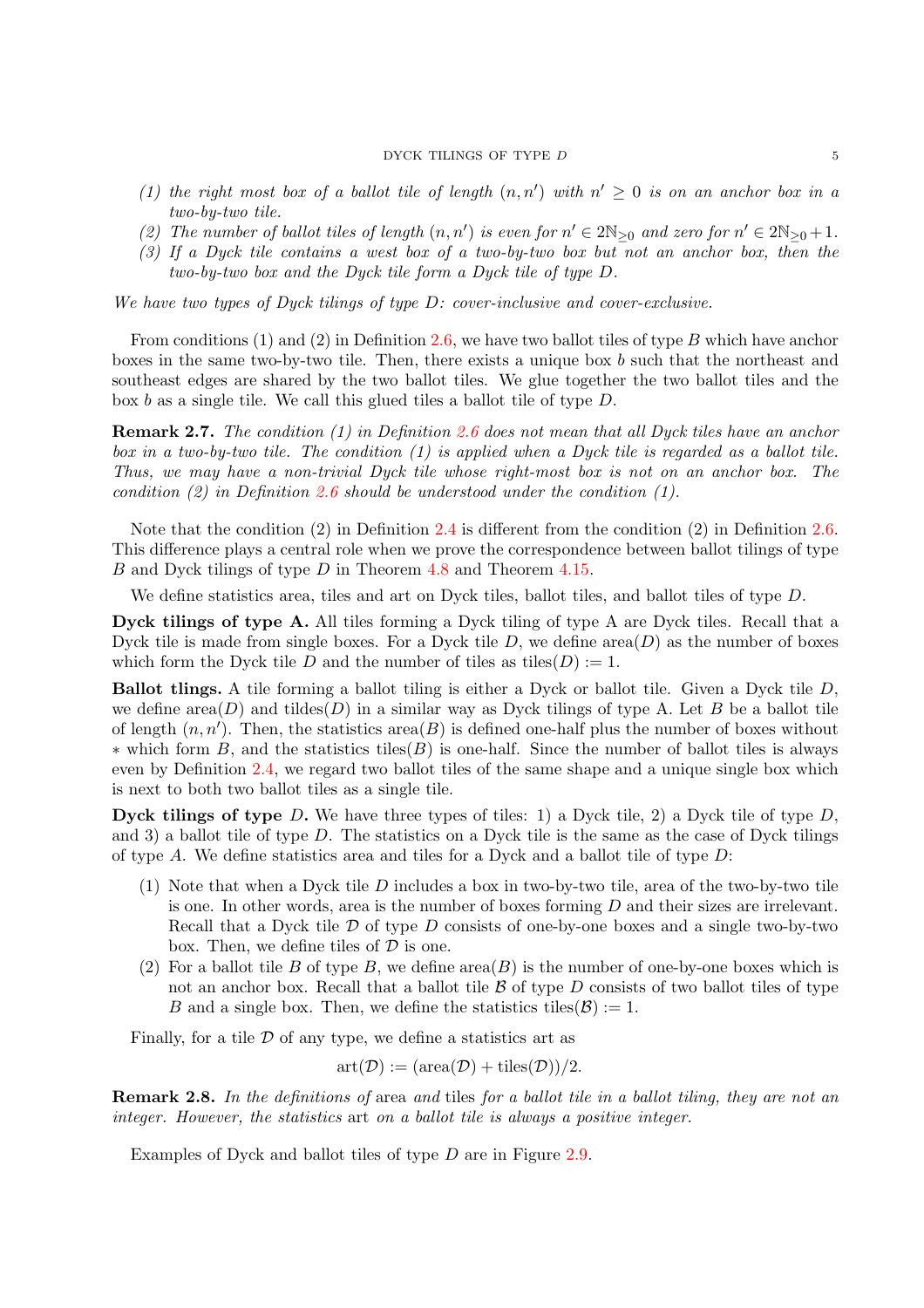

<span id="page-5-1"></span>FIGURE 2.9. Dyck tiles and ballot tiles of type  $D$ . The statistics art are 2, 2, 3 and 5 from left to right.

Let  $\lambda, \mu$  be two paths such that  $\lambda$  is below  $\mu$ . We denote by  $\mathcal{D}_X(\lambda/\mu)$  the set of Dyck/ballot tilings of type X in the region  $R_X(\lambda, \mu)$ . Here, X is a type of a Dyck/ballot tiling, so  $X = A, B$  or D. We define  $\mathcal{D}_X^I(\lambda/\mu)$  (resp.  $\mathcal{D}_X^{II}(\lambda/\mu)$ ) be the set of cover-inclusive (resp. cover-exclusive) tilings of type  $X$ .

We define

$$
\mathcal{D}_X^I(\lambda/\ast) := \bigcup_{\mu} \mathcal{D}_X^I(\lambda/\mu),
$$
  

$$
\mathcal{D}_X^{II}(\ast/\mu) := \bigcup_{\lambda} \mathcal{D}_X^{II}(\lambda/\mu).
$$

The generating functions for tilings are defined by a sum of the weights given to tiles.

**Definition 2.10.** Let  $\lambda$  be a path. We define generating functions  $P_{\lambda,\mu}$ ,  $P_{\lambda}^X$  and  $\tilde{P}_{\mu}^X$  as

(2.2) 
$$
P_{\lambda,\mu}^X := \sum_{D \in \mathcal{D}_X^I(\lambda/\mu)} q^{\text{art}(D)},
$$

<span id="page-5-2"></span>(2.3) 
$$
P_{\lambda}^{X} := \sum_{D \in \mathcal{D}_{X}^{I}(\lambda/\ast)} q^{\text{art}(D)},
$$

(2.4) 
$$
\widetilde{Q}_{\lambda,\mu}^X := \sum_{D \in \mathcal{D}_X^I(\lambda/\mu)} q^{\text{tiles}(D)},
$$

(2.5) 
$$
\widetilde{P}_{\mu}^{X} := \sum_{D \in \mathcal{D}_{X}^{II}(\ast/\mu)} q^{\text{tiles}(D)},
$$

where  $X \in \{A, B, D\}$  is a type of Dyck tilings.

**Example 2.11.** Let  $\lambda = DDUUDD$ . Then, we have 36 configurations in  $\mathcal{D}_D^I(\lambda/\ast)$ . We have six configurations satisfying  $art(D) = 5$ . These six configurations are listed in Figure [2.12.](#page-6-0)

**Remark 2.13.** Dyck tilings of type A are treated in  $[20]$ . Similarly, ballot tilings of type B are in [\[17,](#page-13-13) Section 3]. In this paper, ballot tilings of type B means that the ballot tilings of type BI in [\[17\]](#page-13-13). In any types, generating functions are defined in a similar way except the definitions of admissible Dyck or ballot tiles and their statistics.

# 3. Incidence matrix

<span id="page-5-0"></span>We consider the following operations on a path of type  $D$ :

 $(\heartsuit 1)$  If U and D are next to each other in this order, we make a pair of U and D by connecting them via a simple arc.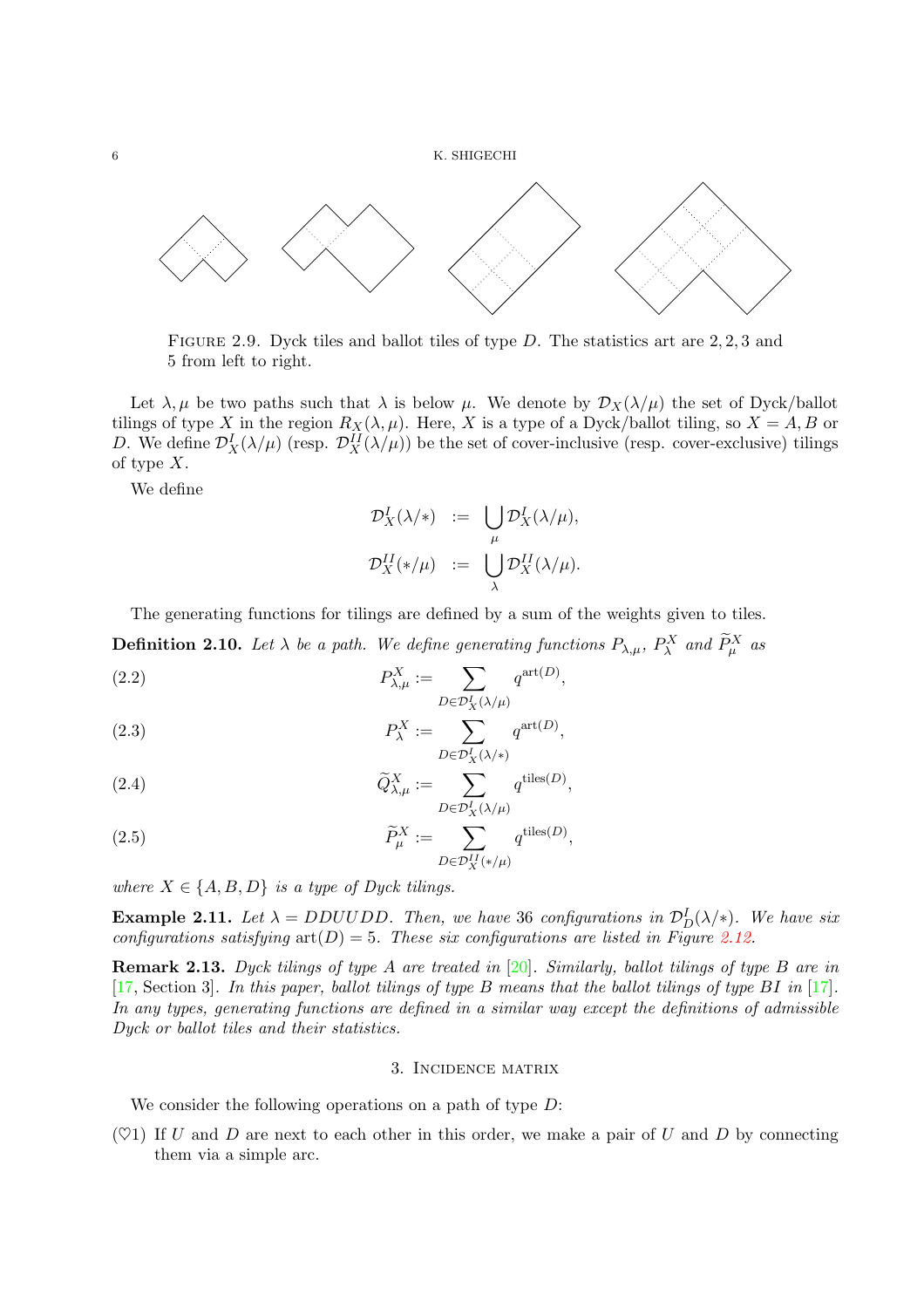

<span id="page-6-0"></span>FIGURE 2.12. Six configurations with  $art(D) = 5$ .

- $(\heartsuit 2)$  We continue the above process until the remaining sequence is  $D \dots D U \dots U$ .
- $(\heartsuit 3)$  We make a pair of two U's, which are next to each other, from the right end of  $U \dots U$ . We connect the two  $U$ 's via a dashed arc.

Suppose that *i*-th entry and *j*-th entry,  $i > j$ , in w form an arc or a dashed arc. Then, the size of the (possibly dashed) arc is given by  $|i - j + 1|/2$ .

We define two operations, UD-flipping and UU-flipping on a path  $\lambda$ . The UD-flipping is an operation to change a pair of U and D into D and U. Similarly,  $UU$ -flipping is an operation to change a pair of two  $U$ 's into two  $D$ 's.

We introduce a relation  $\leftarrow$  on paths of type D. Let  $\lambda_1$  and  $\lambda_2$  be paths of type D. We say  $\lambda_1 \leftarrow \lambda_2$  if  $\lambda_1$  can be obtained from  $\lambda_2$  by UD-flippings of the paired UD connected by a simple arc associated with  $\lambda_2$ , and UU-flippings of the paired UU connected by a dashed arc.

Suppose that  $\lambda_1 \leftarrow \lambda_2$  by a single UD-flipping. Let m be the size of the UD-flipped simple arc. Then, we define the weight as  $\mathrm{wt}^I(\lambda_1 \leftarrow \lambda_2) = -q^m$ , and  $\mathrm{wt}^I(\lambda_1 \leftarrow \lambda_2) = -q$ .

Suppose that  $\lambda_1 \leftarrow \lambda_2$  by a single UU-flipping. Let m be the size of the UU-flipped dashed arc and the position of the right U in the UU pair is r from the right end. Then, we define the weight as  $\text{wt}(\lambda_1 \leftarrow \lambda_2) = -q^{m+r-1}$  and  $\text{wt}^I(\lambda_1 \leftarrow \lambda_2) = -q$ .

When  $\lambda_1 \leftarrow \lambda_2$ , the weight wt<sup> $\alpha(\lambda_1 \leftarrow \lambda_2)$ ,  $\alpha \in \{I, II\}$  is the products of weights of admissible</sup> flippings.

**Definition 3.1.** The incidence matrix  $M := M_{\lambda,\mu}$  and  $N := N_{\lambda,\mu}$  are defined as

$$
M_{\lambda,\mu} := \text{wt}^I(\lambda \leftarrow \mu) \cdot \delta_{\{\lambda \leftarrow \mu\}},
$$
  

$$
N_{\lambda,\mu} := \text{wt}^{II}(\lambda \leftarrow \mu) \cdot \delta_{\{\lambda \leftarrow \mu\}},
$$

where  $\delta_S = 1$  in case of S true and  $\delta_S = 0$  otherwise.

<span id="page-6-1"></span>**Example 3.2.** The incidence matrix M and N for a path of type D of length 4 with sign  $\epsilon = 0$ are as follows. The order of bases is UUUU, UUDD, UDUD, UDDU, DUUD, DUDU, DDUU and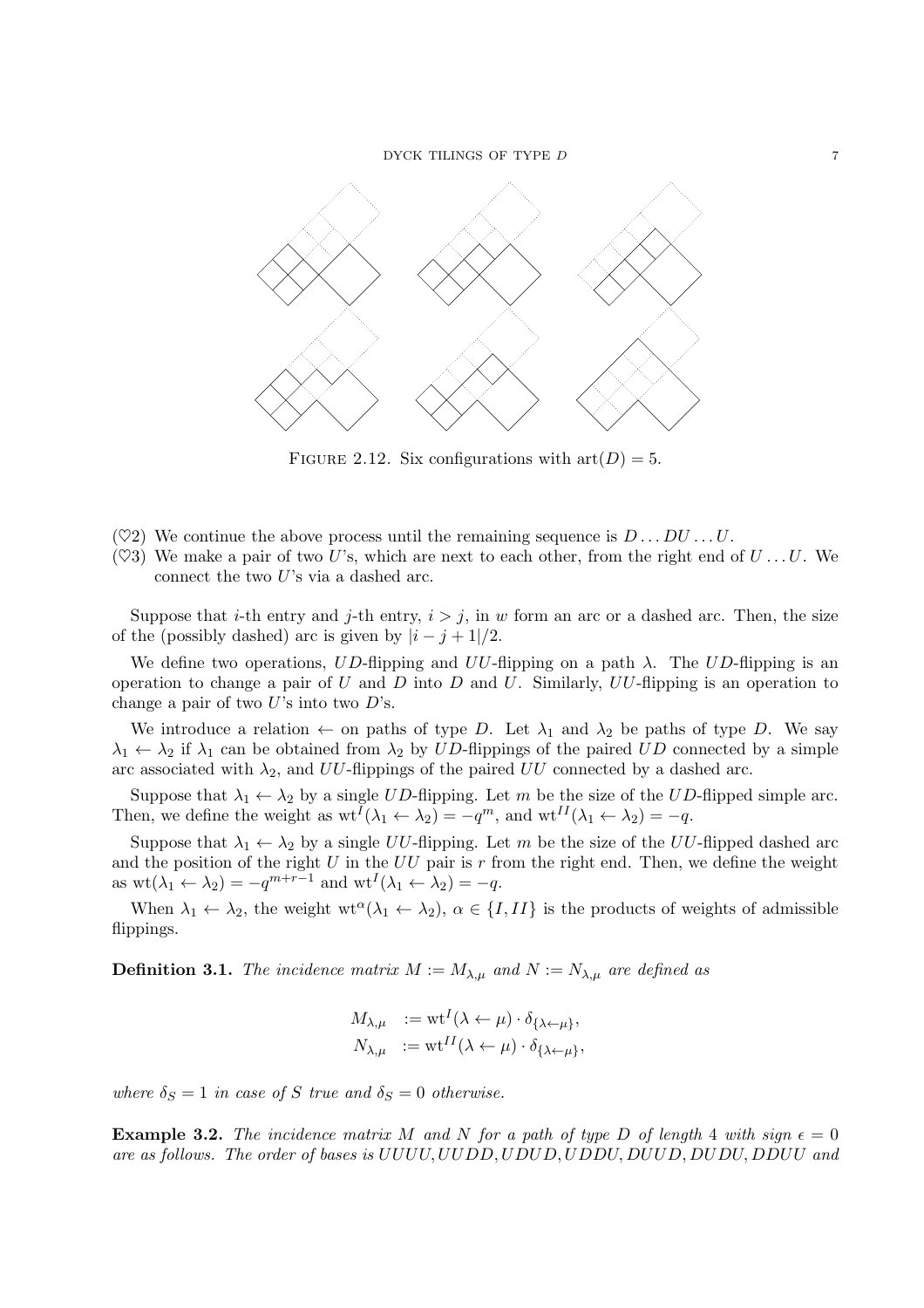DDDD.

$$
M = \begin{pmatrix} 1 & 0 & 0 & 0 & 0 & 0 & 0 & 0 & 0 \\ -q & 1 & 0 & 0 & 0 & 0 & 0 & 0 & 0 \\ 0 & -q & 1 & 0 & 0 & 0 & 0 & 0 & 0 \\ 0 & 0 & -q & 1 & 0 & 0 & 0 & 0 & 0 \\ 0 & 0 & -q & 0 & 1 & 0 & 0 & 0 & 0 \\ 0 & -q^2 & q^2 & -q & -q & 1 & 0 & 0 \\ q^3 & q^3 & 0 & 0 & 0 & -q & 1 & 0 \\ q^4 & 0 & 0 & 0 & 0 & 0 & 0 & 0 & 0 \\ q^2 & q & 1 & 0 & 0 & 0 & 0 & 0 & 0 \\ q^3 & q^2 & q & 1 & 0 & 0 & 0 & 0 & 0 \\ q^3 & q^2 & q & 0 & 1 & 0 & 0 & 0 & 0 \\ q^3 + q^4 & q^3 + q^2 & q^2 & q & q & 1 & 0 & 0 \\ q^4 + q^5 & q^4 & q^3 & q^2 & q^2 & q & 1 & 0 \\ q^6 & q^5 & q^4 & q^3 & q^3 & q^2 & q & 1 \\ q^6 & q^5 & q^4 & q^3 & q^3 & q^2 & q & 1 \\ 0 & 0 & -q & 1 & 0 & 0 & 0 & 0 & 0 \\ 0 & -q & 1 & 0 & 0 & 0 & 0 & 0 & 0 \\ 0 & 0 & -q & 1 & 0 & 0 & 0 & 0 & 0 \\ 0 & 0 & -q & 0 & 1 & 0 & 0 & 0 & 0 \\ 0 & 0 & -q & 0 & 1 & 0 & 0 & 0 & 0 \\ 0 & q^2 & q & 0 & 0 & 0 & 0 & -q & 1 \\ q^2 & 0 & 0 & 0 & 0 & 0 & 0 & 0 & 0 \\ q^2 & q & 1 & 0 & 0 & 0 & 0 & 0 & 0 \\ q^3 & q^2 & q & 1 & 0 & 0 & 0 & 0 & 0 \\ q^3 & q^2 & q & q & 1 & 0 & 0 & 0 & 0 \\ q^4 + q^5 & q^4 & q^3 & q^2 & q^2 & q & 1 & 0 \\ q^6 & q^5 & q^4 & q^3 & q^3 & q^2 & q
$$

Let  $d_1$  and  $d_2$  be Dyck/ballot tiles in a cover-exclusive Dyck tiling of type D, and  $d_1$  is left to  $d_2$ . Then, the distance between the center of the right-most box in  $d_1$  and the one of the left-most box in  $d_2$  is larger than one. Given two paths  $\lambda \leq \mu$ , there exists at most one configuration of Dyck/ballot tiles in the region  $R_X(\lambda, \mu)$  for a cover-exclusive tiling.

The following proposition is obvious from the definition of  $wt^{II}(\lambda,\mu)$ .

**Proposition 3.3.** The matrix N is expressed in terms of cover-exclusive Dyck tilings of type  $D$ :

$$
N_{\lambda,\mu} = \tilde{P}^D_{\lambda,\mu}.
$$

Theorem 3.4. An entry of the inverse of incidence matrices is expressed in terms of Dyck tilings of type D as

$$
(M^{-1})_{\lambda,\mu} = P_{\lambda,\mu}^D,
$$
  

$$
(N^{-1})_{\lambda,\mu} = \widetilde{Q}_{\lambda,\mu}^D
$$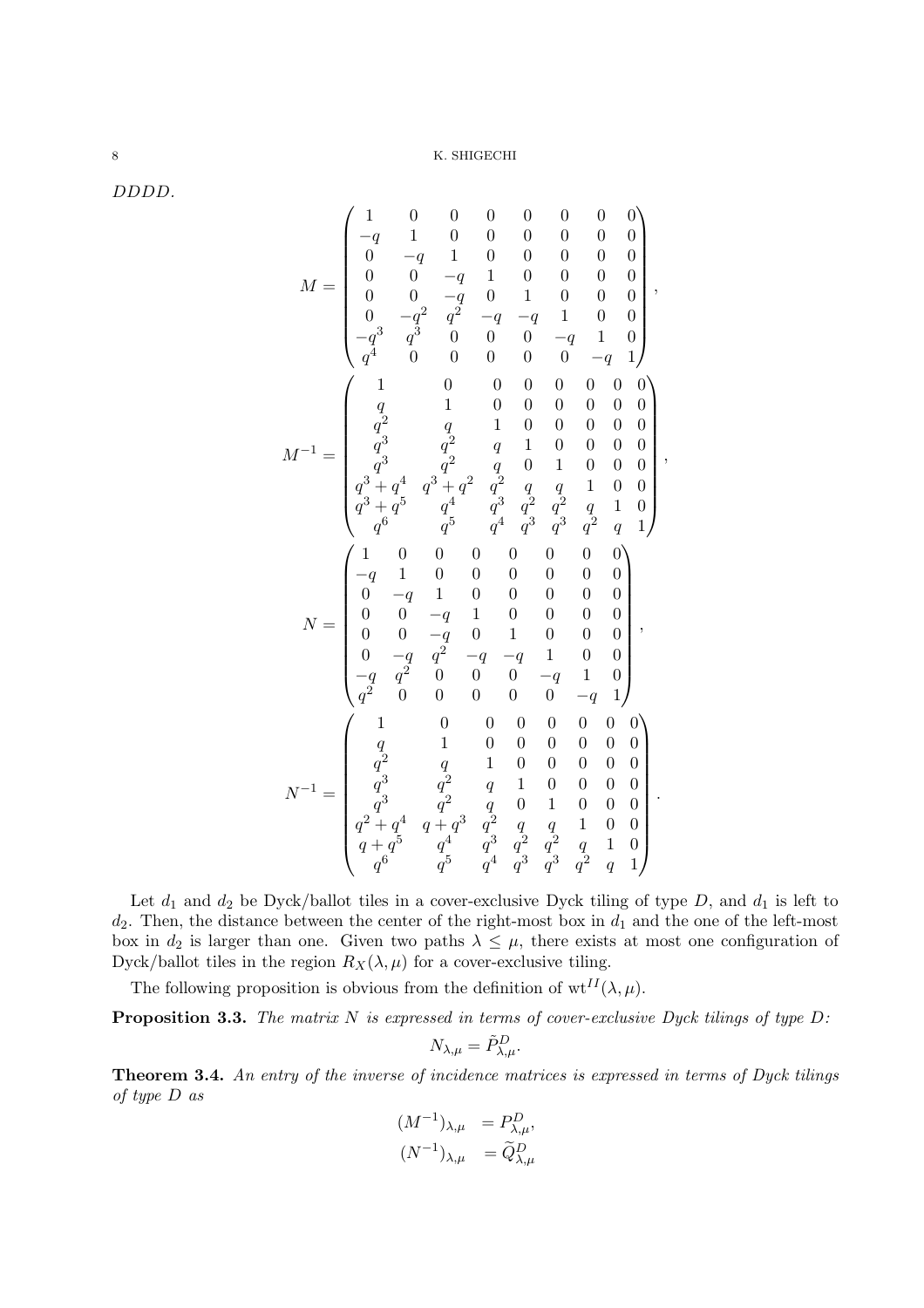Proof. One can prove Theorem by the same argument in the proof of Theorem 6 in [\[20\]](#page-13-2). The differences are that a tile may have a two-by-two box, and the weight given to a tile depends on the choice of statistic on the tile.

The weight  $wt^{I}(\lambda \leftarrow \mu)$  gives the statistics art on a tile, whereas  $wt^{II}(\lambda \leftarrow \mu)$  gives the statistics tiles on a tile.  $\Box$ 

Remark 3.5. Some remarks are in order.

- (1) When the length of a path is four with sign  $\epsilon = 0$ , we have three entries of  $M^{-1}$  (see Example  $3.2$ ) which are not a monomial of q. These correspond to non-trivial Dyck tilings of type D, that is, they contain a tile which is not a single box.
- (2) An entry of the matrix M is a generating function of cover-exclusive Dyck tilings of type D with the weight art.
- (3) If we define the third weight  $\text{wt}^{III}(\lambda \leftarrow \mu)$  as the statistics area for the skew shape  $R_D(\lambda, \mu)$ , we obtain a generating function of cover-inclusive Dyck tilngs of type D with statistics area. For example, when  $\lambda = D^2 U^2$  and  $\mu = U^4$ , we have two configurations of cover-inclusive Dyck tilings and their weights are both  $q^5$ . Thus, the generating function is  $2q^5$ .
- (4) The entries of the matrix N are Kazhdan–Lusztig polynomials for the Hermite symmetric pair  $(D_n, A_{n-1})$  in [\[12\]](#page-13-18). In the language of [\[20\]](#page-13-2), these Kazhdan–Lusztig polynomials  $C_w^$ are associated to the module  $\mathcal{M}^-$ . Similarly, the matrix  $N^{-1}$  gives also Kazhdan–Lusztig polynomials  $C_w^+$  associated to the module  $\mathcal{M}^+$ .

### 4. Enumeration of Dyck tilings of type D

<span id="page-8-0"></span>4.1. **Enumeration of Dyck tilings of type** A. Let  $\lambda$  be a Dyck path of size n. Recall that the generating function of Dyck tilings of type A above  $\lambda$  is defined by  $P_{\lambda}^A$  and a Dyck tiling consists of only Dyck tiles.

To rewrite Eqn.  $(2.3)$  for type A, we introduce a *chord* of a Dyck path. We make a pair of U and D in  $\lambda$  as ( $\heartsuit$ 1). The pair is called a chord of the Dyck path. We denote by Chord( $\lambda$ ) the set of chords of  $\lambda$ . Note that we have  $|\text{Chord}(\lambda)| = n$  since we have n pairs of U and D in  $\lambda$ . The length of a chord  $c$  is one plus the number of chords in-between  $U$  and  $D$  in  $c$ .

The generating function  $(2.3)$  for type A can be expressed in terms of q-integers in a simple form: **Theorem 4.1** ([\[7,](#page-13-3) [9\]](#page-13-5)). The generating function of cover-inclusive Dyck tilings of type A above  $\lambda$ is given by

$$
P_{\lambda}^{A} = \frac{[n]!}{\prod_{c \in \text{Chord}(\lambda)} [l(c)]}.
$$

<span id="page-8-1"></span>4.2. **Enumeration of Dyck tilings of type** B. Let  $\lambda$  be a ballot path. Recall that a ballot tiling of type B consists of Dyck tiles and ballot tiles.

Let  $\lambda_{M,N}$  be a path  $D^M U^N$ . We abbreviate the generating function of type B for the path path  $\lambda_{M,N}$  as  $Q^B(M,N)$ .

**Remark 4.2.** The generating function  $Q^B(M, N)$  is studied in [\[17,](#page-13-13) Section 7.1] as  $P(M, N)$ .

We recall some results for  $Q^B(M, N)$ . For positive integers m and N, we define

$$
a_{(2m-1,N)} := \frac{[N+2m]}{[2m]},
$$
  

$$
a_{(2m,N)} := \frac{[2N+2m]}{[N+2m]}.
$$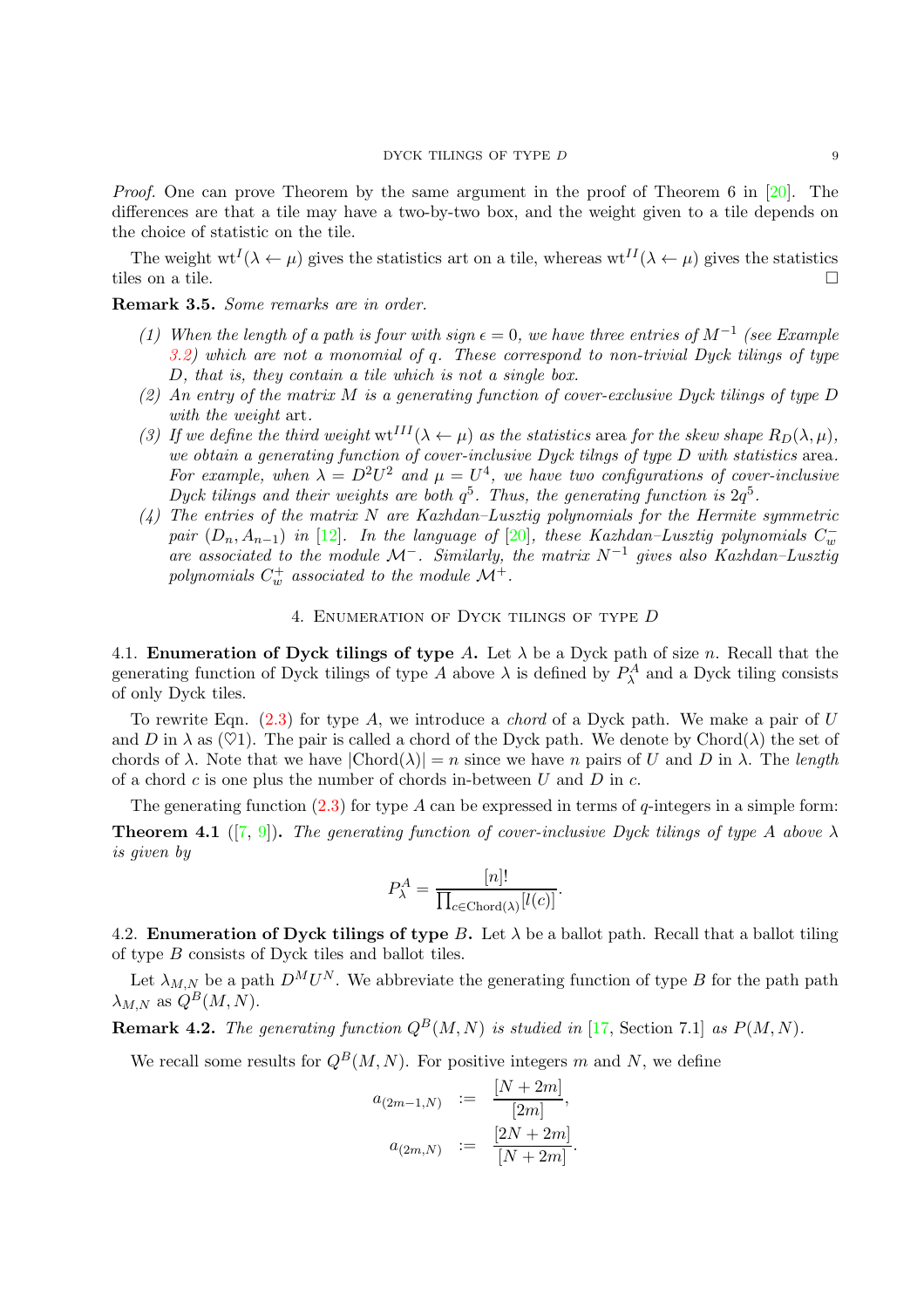The function  $Q^B(M, N)$  can be expressed in terms of  $a_{(i,j)}$ .

**Lemma 4.3** ([\[17,](#page-13-13) Proposition 7.2]). The generating function  $Q^B(M, N)$  satisfies

$$
Q^B(M,N)=\prod_{1\leq i\leq N}(1+q^i)\cdot \prod_{1\leq j\leq M}a_{(j,N)}.
$$

There are several expressions for a generating function of ballot tiles of type B by using a tree structure associated to a ballot path  $\lambda$ . The expressions are obtained by a bijection between a ballot tiling and a natural label on the tree (for example, see Section 7 and 8 in [\[17\]](#page-13-13)). Especially, the generating function  $P_{\lambda}^{B}$  has the following factorization.

**Theorem 4.4** ([\[17,](#page-13-13) Theorem 7.4]). Suppose that  $\lambda$  is expressed as a concatenation of two paths  $\lambda_1$ and  $\lambda_2$  such that  $\lambda = \lambda_1 \circ \lambda_2$  and a Dyck path  $\lambda_1$  cannot be written as a concatenation of two Dyck paths. Let M be the number of steps in  $\lambda_2$  and N be the length of the Dyck path  $\lambda_1$ . Then, we have

$$
P_{\lambda}^{B} = P_{\lambda_1}^{A} \cdot Q^{B}(M, N) \cdot P_{\lambda_2}^{B}.
$$

4.3. Enumeration of Dyck tilings of type  $D$  with a lower fixed path. In this subsection, we study the enumeration of Dyck tilings of type D above a ballot path  $\lambda$ . For simplicity, we first consider the generating functions for a path  $\lambda_{M,N} := D^N U^M$ . Then, we apply the result to general cases.

We abbreviate the generating function  $P_{\lambda_{M,N}}^D$  as  $P(M, N)$ .

We first show that the generating function  $P(M, N)$  of type D can be expressed in terms of  $Q^B(M, N)$  defined in Section [4.2.](#page-8-1)

<span id="page-9-0"></span>**Proposition 4.5.** Let  $P(M, N)$  and  $Q^B(M, N)$  be generating functions defined as above. We have  $P(M, N) = Q^{B}(M - 1, N).$ 

*Proof.* From Eqn. [\(2.1\)](#page-2-1), it is easy to see the sign  $\epsilon$  of the path  $\lambda_{M,N}$  is given by  $\epsilon \equiv N \pmod{2}$ .

We show that Proposition is true for  $\epsilon = 0$ . One can show the case of  $\epsilon = 1$  in a similar way.

Let  $\epsilon = 0$ , or equivalently, N even. Since there exists no partial path consisting of UD in  $\lambda_{MN}$ , we have no Dyck tiles of size larger than or equal to one. In  $\mathcal{D}(\lambda_{M,N}/*)$ , we have configurations of Dyck tiles which include a ballot tile of type  $D$ . Namely, we have a ballot tile of type  $D$  of length  $(0, 2p)$  with  $p \geq 1$ . Below, we show that there exists a bijection between a ballot tile of type D and ballot tiles of type  $B$ , which preserves the statistics art.

Recall that a ballot tile of type  $D$  is formed by two ballot tiles and a single box. Here, the length of two ballot tiles is even. On the other hand, in the case of type  $B$ , the length of ballot tiles of type  $B$  is odd.

Suppose that a two-by-two tile forms a ballot tile of type D. Then, we delete the two-by-two tile t and attach a tile  $t'$  at the position where the left-most one-by-one box of t is placed. We put asterisks at  $t'$  and the box just below  $t'$ . This operation yields a ballot tile of type  $B$  from a ballot tile of type D. The discrepancy of the size of ballot tiles is resolved by the deletion of the two-by-two tile.

For example, we have a correspondence between ballot tiles of type  $D$  and type  $B$  in Figure [4.6.](#page-10-1) Further, it is an easy to show that a ballot tile of type  $D$  and ballot tiles of type  $B$  have the same statistics art. Actually, these two tiles have the statistics art three.

Other configurations in  $\mathcal{D}(\lambda/\ast)$  have neither Dyck tiles nor ballot tiles. Such a configuration consists of single boxes with area  $= 1$  and tiles  $= 1$  and two-by-two boxes with area  $= 1$  and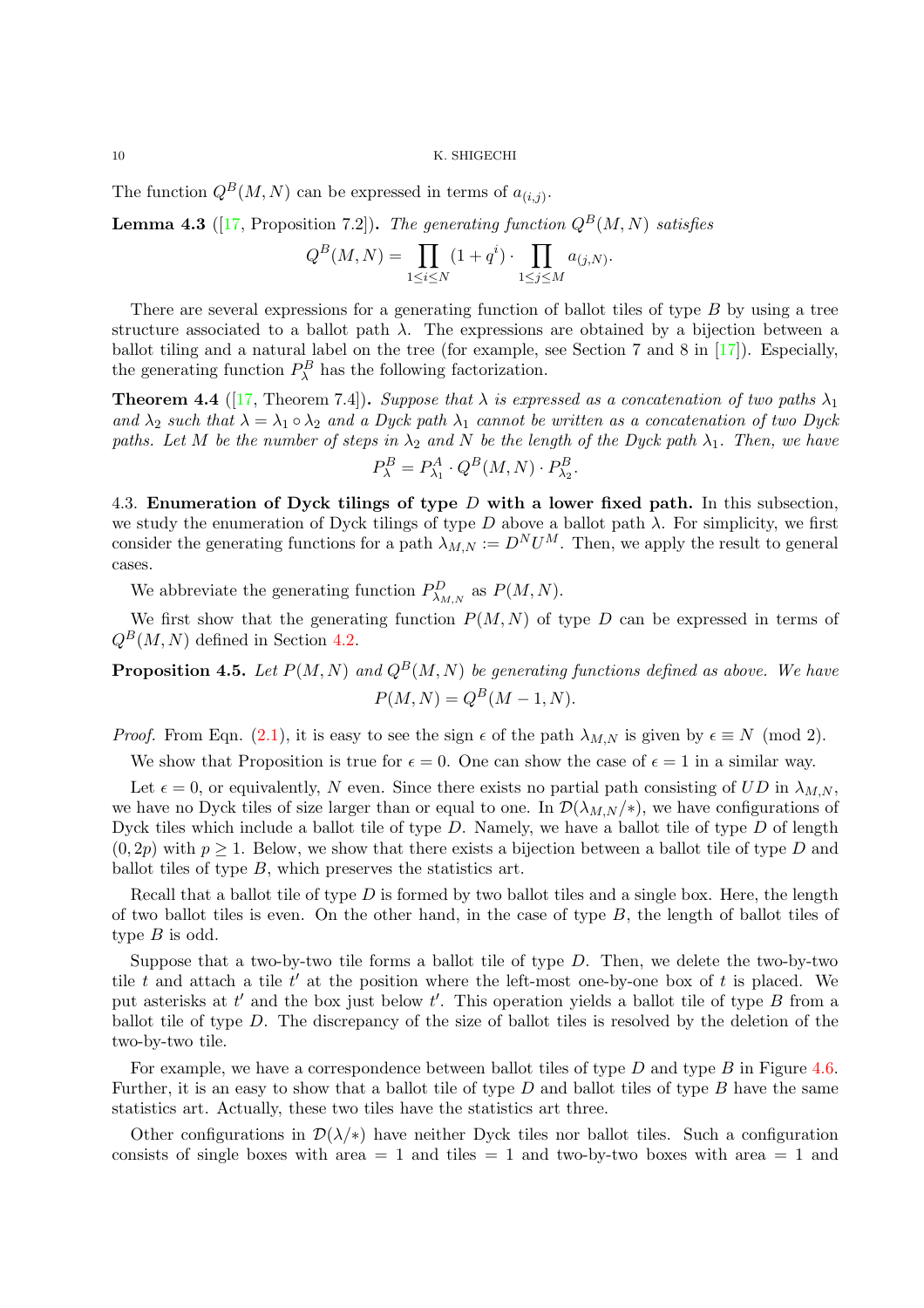

FIGURE 4.6. A correspondence between a ballot tile of type D and type B.

tiles = 1. We delete a two-by-two box t and put a box  $a_*$  with  $*$  where the left-most box of t is

<span id="page-10-1"></span>

<span id="page-10-2"></span>Figure 4.7. A correspondence between tilings consisting of single boxes and twoby-two boxes

placed. If there exists a box just below  $a_*,$  we also put  $*$  on the box. Then, we have a ballot tiling of type B. See Figure [4.7](#page-10-2) for an example of this replacement. Note that the two tilings have the same art since the weight of a two-by-two is one which is the same as a single box.

As a consequence, we have an art preserving correspondence between a Dyck tiling of type  $D$  and a ballot tiling of type  $B$ . The difference of the sizes of two tilings is one, which implies  $P(M, N) = Q^B(M - 1, N).$ 

The correspondence between Dyck tilings of type  $D$  and ballot tilings of type  $B$  in the proof of Proposition [4.5](#page-9-0) gives stronger results on generating functions of Dyck tilings of type D. Let  $\lambda := \lambda_1 \lambda_2 \ldots \lambda_L \in \{U, D\}^L$  be a path of type D. We denote by  $\tilde{\lambda}$  a path  $\lambda_1 \ldots \lambda_{L-1}$ . Note that a non-trivial Dyck tile of type D corresponds to two ballot tiles of type B of the same shape and a single box attached to the two ballot tiles. Then, by a similar argument to the proof of Proposition [4.5,](#page-9-0) we have the following theorem.

<span id="page-10-0"></span>**Theorem 4.8.** The generating function  $P_{\lambda}$  can be expressed in terms of the generating function  $P_{\widetilde{\lambda}}^{B}$  :

$$
P_{\lambda}^{D} = P_{\tilde{\lambda}}^{B}.
$$

Let  $\lambda_1$  is a Dyck path of length N which is not written as a concatenation of two Dyck paths, and  $\lambda_2$  be a path of type D. Let M be the number of steps in  $\lambda_2$ . We denote the concatenation of  $\lambda_1$  and  $\lambda_2$  by  $\lambda := \lambda_1 \circ \lambda_2$ .

Corollary 4.9. Let  $\lambda_1$ ,  $\lambda_2$ , and  $\lambda := \lambda_1 \circ \lambda_2$  be paths as above. The generating function  $P_\lambda$  has the following factorization:

$$
P_{\lambda}^{D} = P_{\lambda_1}^{A} \cdot P(M, N) \cdot P_{\lambda_2}^{D}.
$$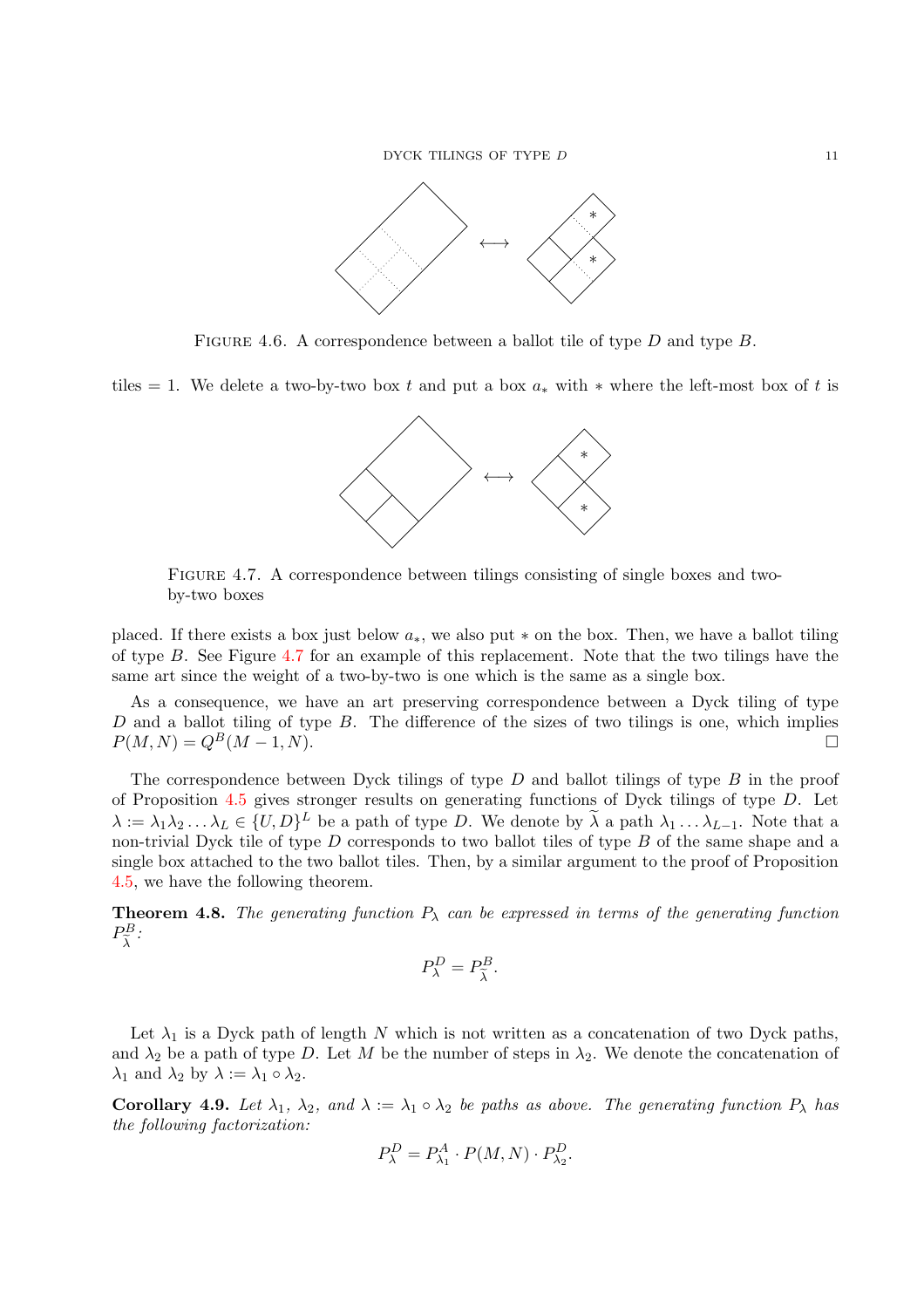*Proof.* Theorem [4.8](#page-10-0) and the factorization of a generating function of ballot tilings of type  $B$  (see Theorem 7.4 in [\[17\]](#page-13-13)) implies the factorization of a generating function of Dyck tilings of type D.  $\Box$ 

4.4. Link patterns and trees. Let w be a sequence of U and D. Then, we construct a link pattern from w. We first perform the operations from  $(\heartsuit 1)$  to  $(\heartsuit 3)$  as in Section [3.](#page-5-0) Then, we perform operations successively as follows.

- ( $\heartsuit$ 4) Suppose that we have  $N_D$  unpaired D's and  $N_U$  unpaired U's after the operation ( $\heartsuit$ 3). Note that  $N_U$  is at most one. Then, we add  $N_D + N_U$  U's at the left end of w.
- $(\heartsuit 5)$  We perform the operations from  $(\heartsuit 1)$  to  $(\heartsuit 3)$  on the new w.
- $(\heartsuit6)$  If the character of the right end of w is D, then we change the arc formed by this D into a dashed arc.

An *outer arc* is an arc which has no arcs of larger size above it. By definition of dashed arcs, dashed arcs are always outer arcs.

**Example 4.10.** Let  $w := DDUDUUD$ . Then, the link pattern associated with w is



The two dashed arcs are outer arcs.

We construct a tree from a path  $\lambda$ . Let  $\mathcal Z$  be the set of Dyck words.

Let  $\lambda$  be a sequence of U and D and  $\pi(\lambda)$  be a link pattern associated with  $\lambda$ . We define a plane tree  $A(\lambda)$  associated with  $\lambda$ . We append  $U^p$  with some  $p \geq 1$  to the sequence  $\lambda$  if necessary. A tree  $A(\lambda)$  is recursively obtained as follows.

- $(\diamondsuit 1)$   $A(\emptyset)$  is the empty tree.
- $(\diamondsuit 2)$   $A(z\lambda)$ ,  $z \in \mathcal{Z}$ , is obtained by attaching the trees  $A(z)$  and  $A(\lambda)$  at their roots.
- $(\diamondsuit 3)$   $A(UzD)$  is obtained by attaching an edge above the root of  $A(z)$ . If U and D in UzD form a dashed arc, we put a dot at the edge corresponding to this arc.
- $(\diamondsuit 4)$   $A(UzU\lambda)$  is obtained by attaching an edge with a dot above the root of the tree  $A(z\lambda)$ .

We encode an additional information on a tree  $A(\lambda)$ . Fix a dashed arc  $a_0$  in  $\pi(\lambda)$ . We enumerate outer arcs (without dashes) which is left to  $a_0$  and right to the rightmost dashed arc left to  $a_0$  by  $a_1, a_2, \ldots, a_m$  from right to left. If there are no dashed arcs left to  $a_0$ , we enumerate outer arcs left to  $a_0$  by  $a_1, \ldots, a_m$  from right to left. From  $(\Diamond 2)$  to  $(\Diamond 4)$ , each arc has a corresponding edge in  $A(\lambda)$ . We put an arrow from the edge for  $a_{i-1}$  to the edge for  $a_i$  for  $1 \leq i \leq m$ .

<span id="page-11-0"></span>**Example 4.11.** Let  $\lambda = DUDDU$ . Then, the link pattern and the plane tree are as follows.



**Remark 4.12.** From Theorem [4.8,](#page-10-0) the generating function  $P^D_\lambda$  is equal to the generating function  $P_{\tilde{\lambda}}^B$ . Recall that we obtain  $\tilde{\lambda}$  by deleting the last step in the path  $\lambda$ . This operation corresponds to the operation  $(\heartsuit 6)$ . To see this, we consider the case of type B. Note that a link pattern is dual to a plane tree. Here, "dual" means that there is a one-to-one correspondence between a link in a link pattern and an edge of a tree. The construction of a plane tree of type B is studied in [\[1\]](#page-13-16) and that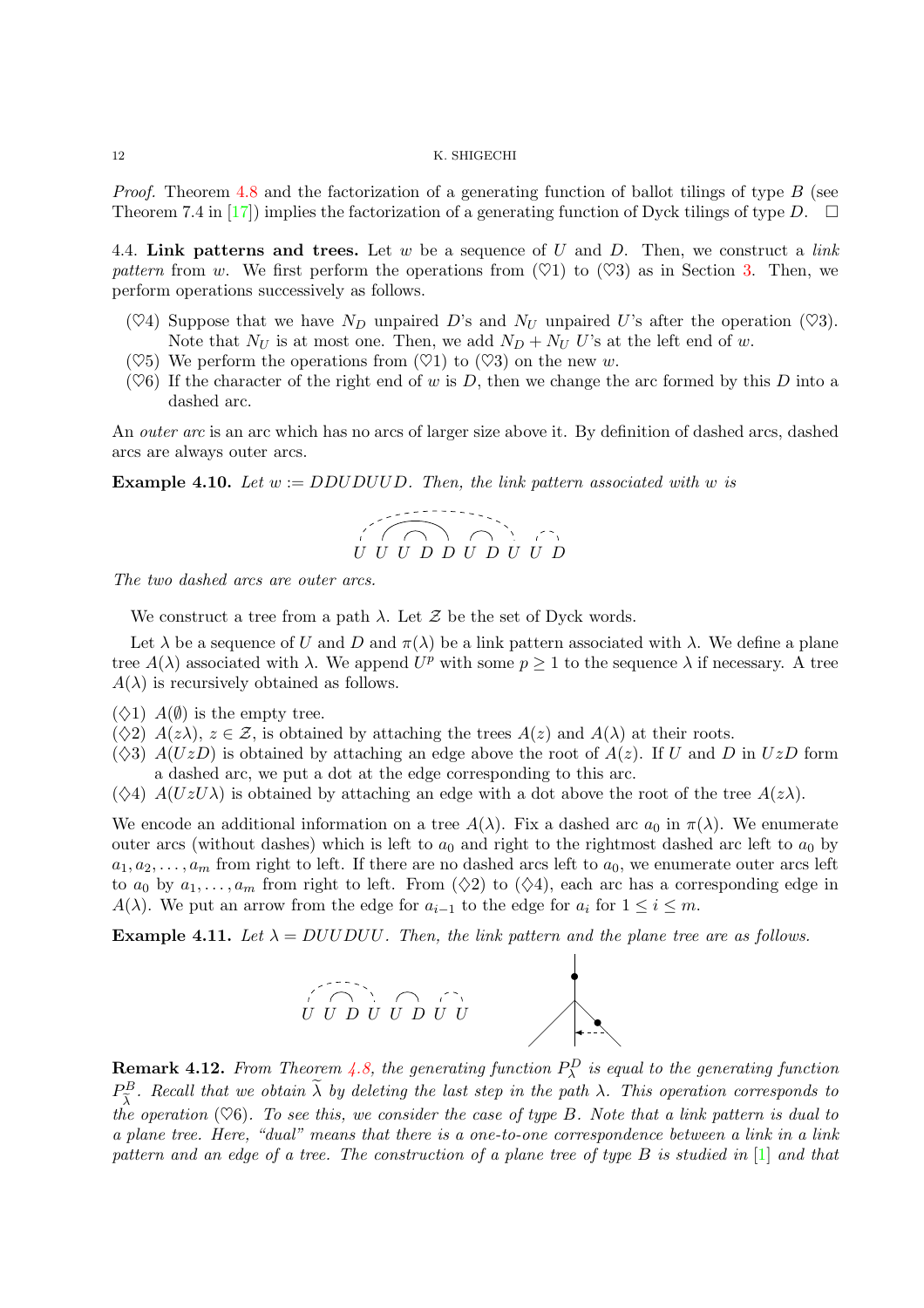#### DYCK TILINGS OF TYPE D 13

of a link pattern is studied as type BI Kazhdan–Lusztig bases in [\[16\]](#page-13-17). The construction of a link pattern of type B is the same as type D from  $(\heartsuit 1)$  to  $(\heartsuit 3)$ . Then, the rightmost U is isolated and marked. The remaining U's are paired as in  $(\heartsuit 3)$ . It is easy to see that the edge corresponding to the isolated U in a link pattern plays the same role as a dashed arc. Thus, when we delete the last step from  $\lambda$ , by taking into account the operation ( $\heartsuit 6$ ), the tree  $A(\lambda)$  of type D is the same as the tree for  $\lambda$  of type  $B$ .

The generating function can be computed from a tree  $A(\lambda)$  by the following transformation of the tree. The algorithm for a transformation is the same as in the case of ballot tilings considered in [\[17,](#page-13-13) Section 7.3]. For this paper to be self-contained, we list up transformations from [\[17,](#page-13-13) Section 7.3].

$$
\begin{array}{ccc}\nN \nearrow \searrow M & \mapsto & \begin{bmatrix} M+N \\ M \end{bmatrix} \cdot \begin{bmatrix} + \\ + \end{bmatrix} M + N \\
\searrow \searrow M & \mapsto & \begin{bmatrix} M+N \\ M \end{bmatrix} \cdot \begin{bmatrix} \frac{N}{2} & \frac{1}{2} \\ \frac{1}{2} & \frac{1}{2} \end{bmatrix} (1+q^i) \cdot \begin{bmatrix} + \\ + \\ + \end{bmatrix} M + N \\
\searrow \searrow M & \mapsto & \begin{bmatrix} M+N \\ M \end{bmatrix} \cdot \begin{bmatrix} \frac{2M+N}{2} & \frac{N}{2}(1+q^i) \cdot \end{bmatrix} \cdot \begin{bmatrix} + \\ + \\ + \end{bmatrix} M + N\n\end{array}
$$

Here  $(\leftarrow)$  in the right hand side of the third operation means that if the leftmost top edge in the left hand side of the third operation has an outgoing arrow, we put an outgoing arrow on the top edge of the right hand side. Note that the transformation is also valid when  $M = 0$ .

Then, we define operations on the following trees (not a partial tree):

$$
\begin{array}{c}\n+ \\
+ \\
+ \\
\end{array}\n\begin{array}{ccc}\nN & \mapsto & \prod_{i=1}^{N} (1 + q^{i}), \\
\end{array}
$$
\n
$$
\begin{array}{ccc}\n\bullet \\
+ \\
\bullet \\
\end{array}\n\begin{array}{ccc}\nN & \mapsto & 1.\n\end{array}
$$

Then, we have a map from a tree  $A(\lambda)$  to  $\mathbb{Z}[q]$  by successive applications of the operations defined above. We denote this map by  $\omega : A(\lambda) \mapsto \mathbb{Z}[q].$ 

From Theorem [4.8](#page-10-0) and factorization of the generating function of type B (Theorem 7.4 in [\[17\]](#page-13-13)), the generating function  $P_{\lambda}$  can be expressed in terms of a product of q-integers.

**Theorem 4.13.** Let  $\lambda$  be a path of type D, and  $A(\lambda)$  be the tree constructed from  $\lambda$ . Then, we have

$$
P_{\lambda}^{D} = \omega(A(\lambda)).
$$

**Example 4.14.** We consider the same tree as in Example [4.11.](#page-11-0) The action of  $\omega$  on the tree is given as follows.